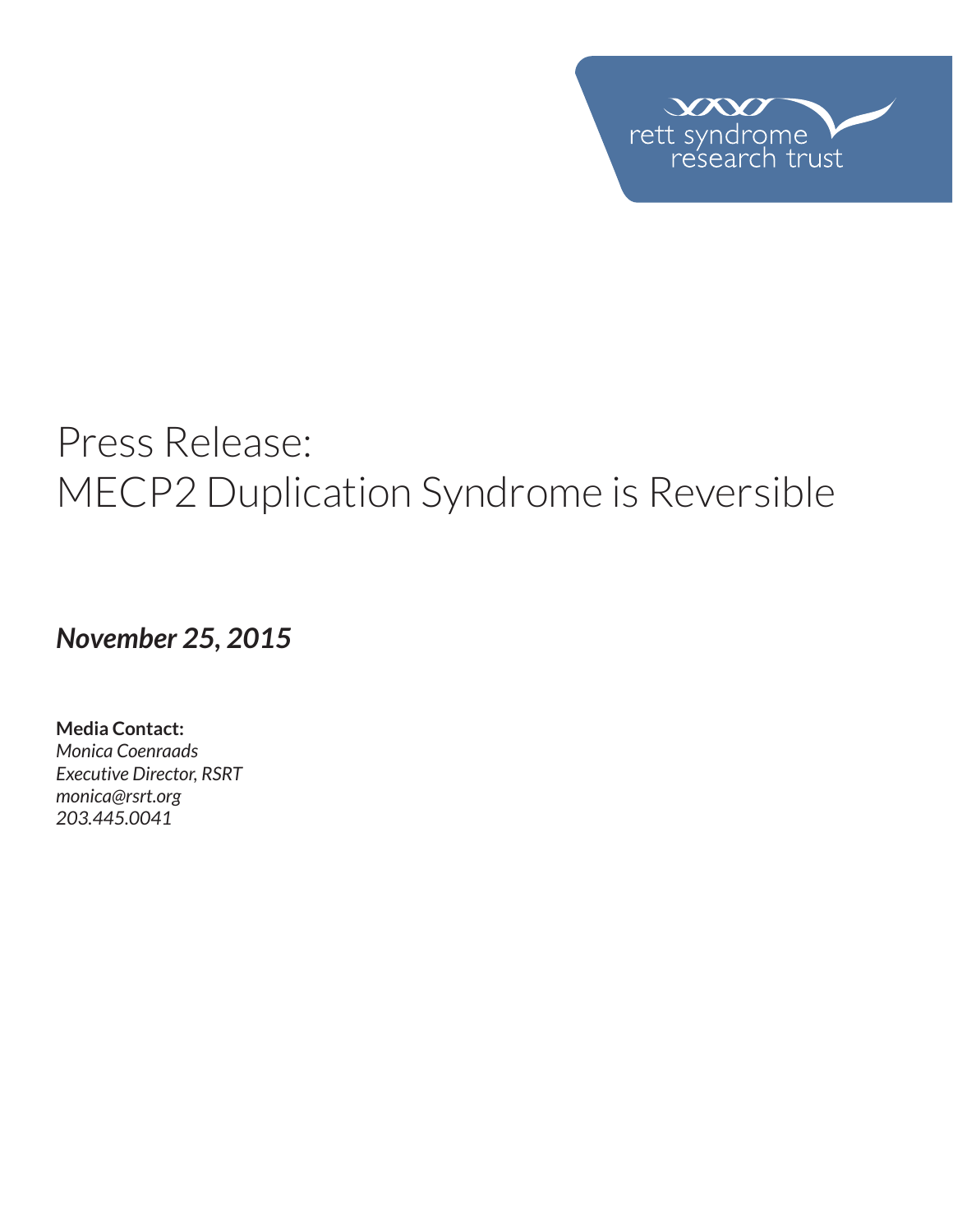## MECP2 Duplication Syndrome is Reversible

The methyl CpG binding protein 2 gene (*MECP2*) produces a protein of the same name, the level of which is critical for normal brain function. Mutations leading to protein under-expression cause Rett Syndrome while gene duplication causing overexpression lead to *MECP2* Duplication Syndrome. Both disorders are severely debilitating childhood neurological diseases.

 $VX$ rett syndrome

In 2007 symptoms of Rett in a disease mouse model were shown to be reversible. Research led by Huda Zoghbi, M.D., at Baylor College of Medicine and HHMI and published today in the journal Nature reveals that the *MECP2* Duplication Syndrome is also reversible. Importantly the study paves the way for treating duplication patients with an antisense oligonucleotide strategy.

The research, funded in part by the *MECP2* Duplication Syndrome Fund at the Rett Syndrome Research Trust (RSRT), was made possible through the global fundraising efforts of families affected by the duplication syndrome.

In 1999 Dr. Zoghbi identified mutations in *MECP2* as the cause of Rett Syndrome. In 2004 she developed a mouse model for the duplication syndrome and hypothesized that overexpression of *MECP2* could cause neurological disease in people. A year later the first individuals with duplication syndrome were diagnosed.

The *MECP2* Duplication Syndrome is seen more frequently in males and is characterized by developmental delay, motor dysfunction, epilepsy, anxiety, frequent respiratory infections and early death. The absence of neurodegeneration in the duplication mouse model raised the important question of potential symptom reversibility. Dr. Yehezkel Sztainberg, a postdoctoral fellow in Zoghbi's laboratory and first author of the paper designed mice with an extra copy of the *MECP2* gene that could be deleted at will. As the gene was silenced and protein level normalized the symptoms of hypoactivity, anxiety, motor abnormalities and social behavior deficits disappeared.

The *MECP2* gene regulates thousands of downstream genes. Mutations in or duplication of *MECP2* causes expression changes in these downstream genes. Upon deletion of the extra copy of *MECP2* these gene expression changes also normalized.

Armed with the proof of concept that normalizing *MECP2* levels in adult duplication mice reversed symptoms, the Zoghbi lab set out to test a gene silencing strategy that could be employed to treat people: antisense oligonucleotide therapy (ASO).

There are two steps to protein production, transcription and translation. During transcription the DNA strand is used as a template for making an RNA molecule. In the translation step the RNA molecule travels to the ribosome where the protein is assembled.

Antisense technology interrupts translation through synthetic nucleic acids that bind to the RNA molecule and prevent it from reaching the ribosome.

The ASO therapy was delivered directly to the brain via tiny osmotic pumps over a 4-week period. Ten weeks after treatment began the symptoms were gone. When treatment stopped and *MECP2* protein levels rose, the symptoms returned.